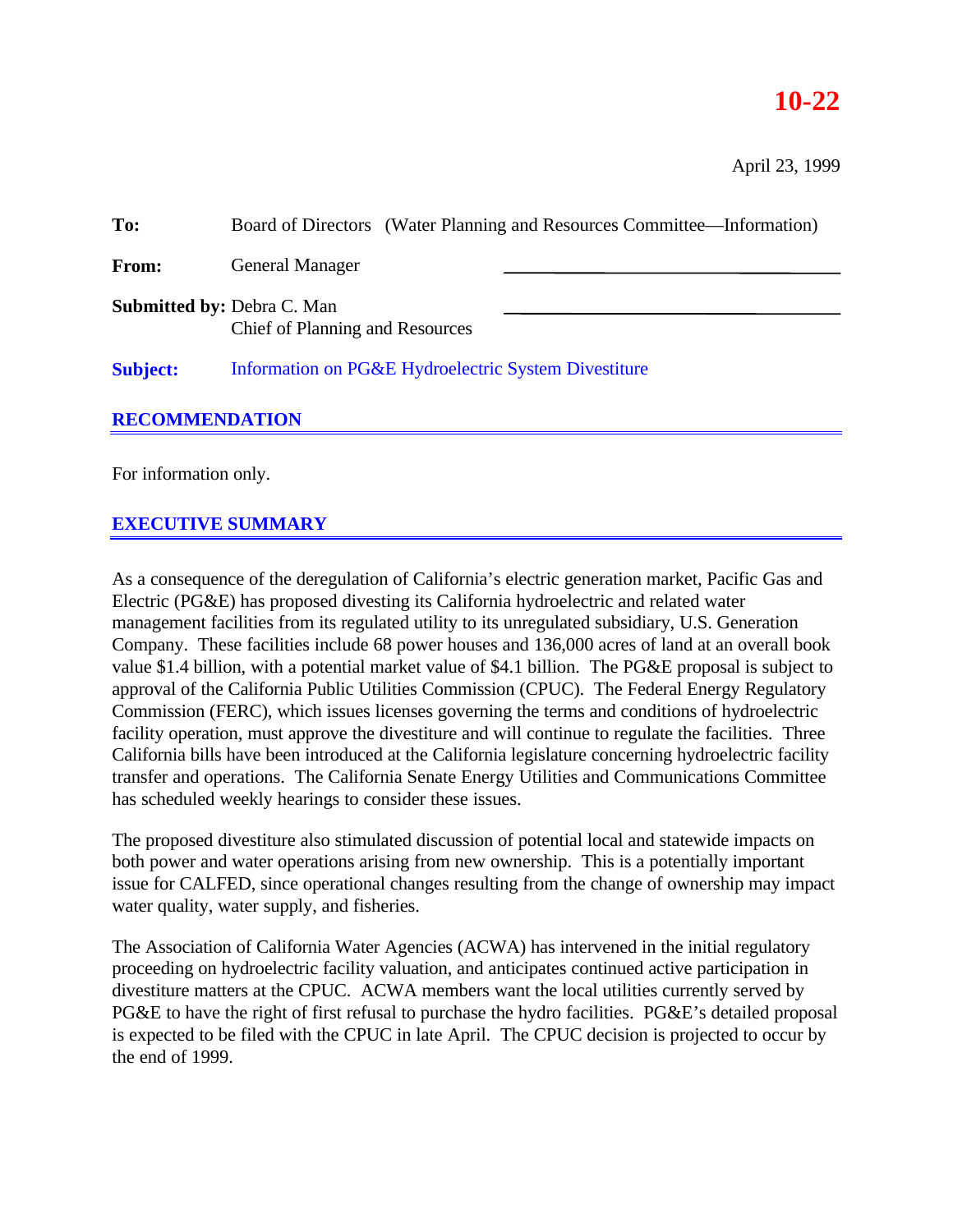The California electric generation market is being deregulated under AB 1890 (Brulte), Statutes of 1996. As a consequence, Pacific Gas and Electric (PG&E) has proposed divesting its California hydroelectric and related water management facilities from its regulated utility to its unregulated subsidiary, Maryland-based U.S. Generation Company. PG&E's hydro assets are substantial and include 68 power houses with total capacity of 3,890 megawatts (MW), contract rights to irrigation district power production (1,062 MW), 99 reservoirs, 174 dams, and 136,000 acres of land. The assets have a book value of \$1.4 billion, with a potential market value of \$4.1 billion. In addition to review by the California Public Utilities Commission (CPUC), the transfer will undergo a CEQA review on an independent schedule.

The facilities are currently licensed by the Federal Energy Regulatory Commission (FERC), which has jurisdiction over the terms and conditions of hydroelectric facility operation. The license operating conditions will likely be unchanged by an ownership change, since any effort to change such conditions will trigger a much more comprehensive and lengthy review of the request to transfer the license to a new owner.

Current investor-owned utility hydroelectric generating units provide a significant portion of California's electricity demand. Because these facilities can raise or lower output to quickly follow power demands, they are an integral part of the Ancillary Services (supplemental generation) market. Divestiture of the PG&E hydro assets to a single unregulated entity may result in that entity having significant market power (competitive edge) in Ancillary Services, thereby driving up costs.

The PG&E proposal is subject to approval of the CPUC, which has jurisdiction so long as the facilities are owned by a regulated utility. Details of PG&E's proposal are expected to be filed with the CPUC in late April. A CPUC decision on the PG&E proposal is projected to occur by the end of 1999. The Association of California Water Agencies (ACWA) intervened in the initial CPUC proceeding to determine the appropriate methodology for valuing the hydroelectric units, and plans to actively participate in the proceeding addressing PG&E's divestiture proposal. Some ACWA members, particularly the rural counties represented by the Regional Council of Rural Counties (RCRC), want the local utilities currently served by PG&E to have the right of first refusal to purchase the hydro facilities. The California Senate Energy Utilities and Communications Committee is also holding weekly on issues associated with divestiture.

The following three bills have been introduced in the California legislature regarding hydroelectric facility transfer and operations.

- $\Box$  SB 1183 (Leslie). Would give counties and local utilities having a FERC-license the right of first refusal and would exempt the divestiture from CEQA. This bill has been the focus of ACWA/RCRC efforts.
- $\Box$  SB 1063 (Bowen). Would block the divestiture.
- $\Box$  SB 797 (Costa and Bowen). As originally written, would have facilitated the divestiture. The bill was subsequently amended to create a legislative review of divestiture issues.

ACWA's positions, identified in Attachment 1, are that: (1) agencies that share a water supply with PG&E or purchase water from PG&E shall not have those rights diminished; (2) if PG&E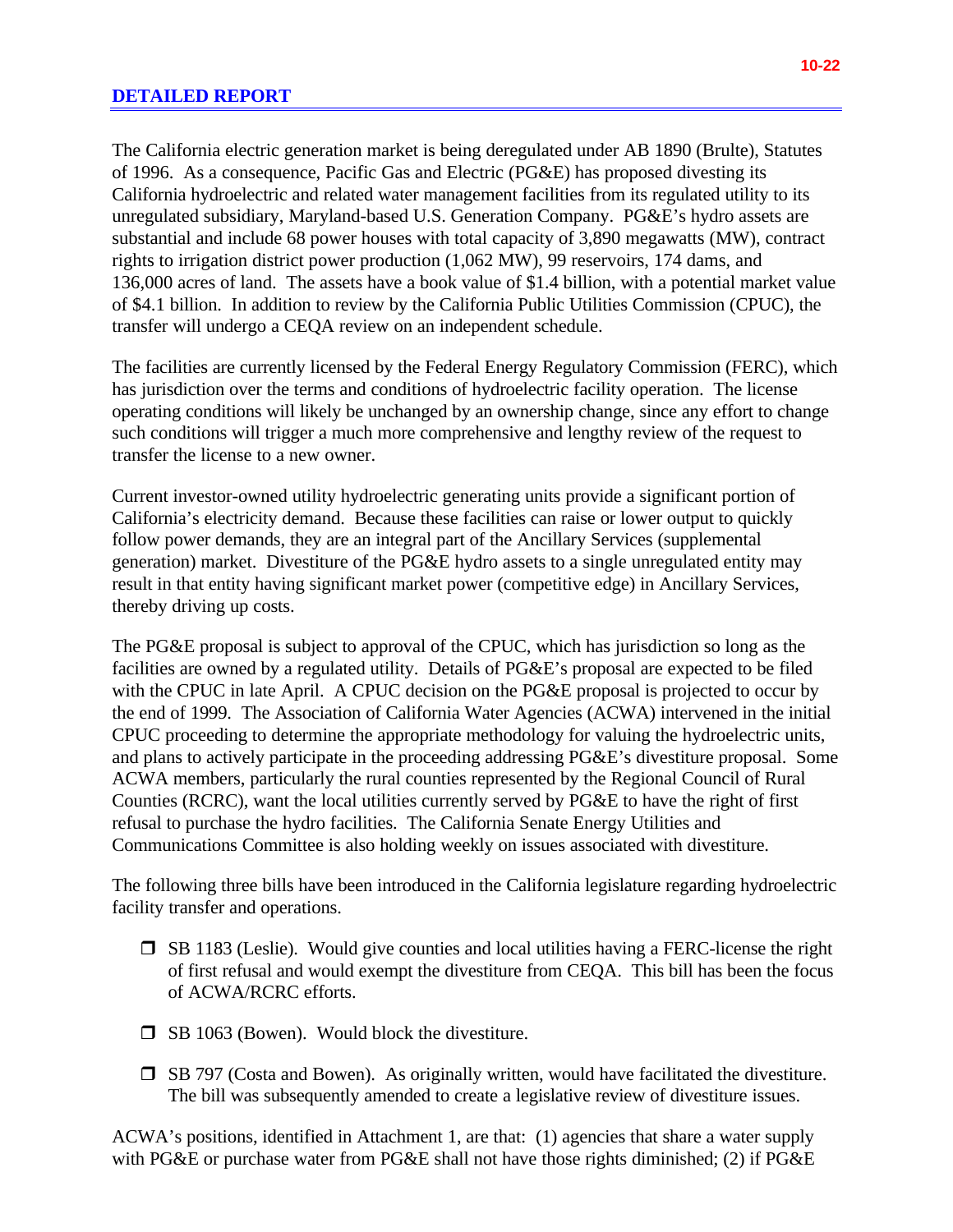hydroelectric facilities are divested, local water agencies shall have the right of first refusal to those facilities; and (3) the CPUC should not extend its scope of authority beyond its traditional purposes: specifically not to water rights, reoperation of hydroelectric facilities, determination of new water or increased in-stream flows.

PG&E's proposed divestiture has stimulated discussion of potential local and statewide impacts on both power and water operations arising from a change of ownership. This is a potentially important issue for CALFED, since operational changes resulting from the change of ownership may impact water quality, water supply, and fisheries. The rural counties in which the facilities are located are also concerned about potential adverse effects arising from divestiture, and seek assurances that the hydro facilities will benefit local development in the rural counties. The present discussion presents an opportunity to address both sets of concerns.

Staff is participating in the ACWA discussions. ACWA has advised the active participants that it may propose a supplemental assessment to continue the funding of the effort, for which staff may be seeking the Board's approval in the future.

CEB:cl

## **Attachment 10-22A**